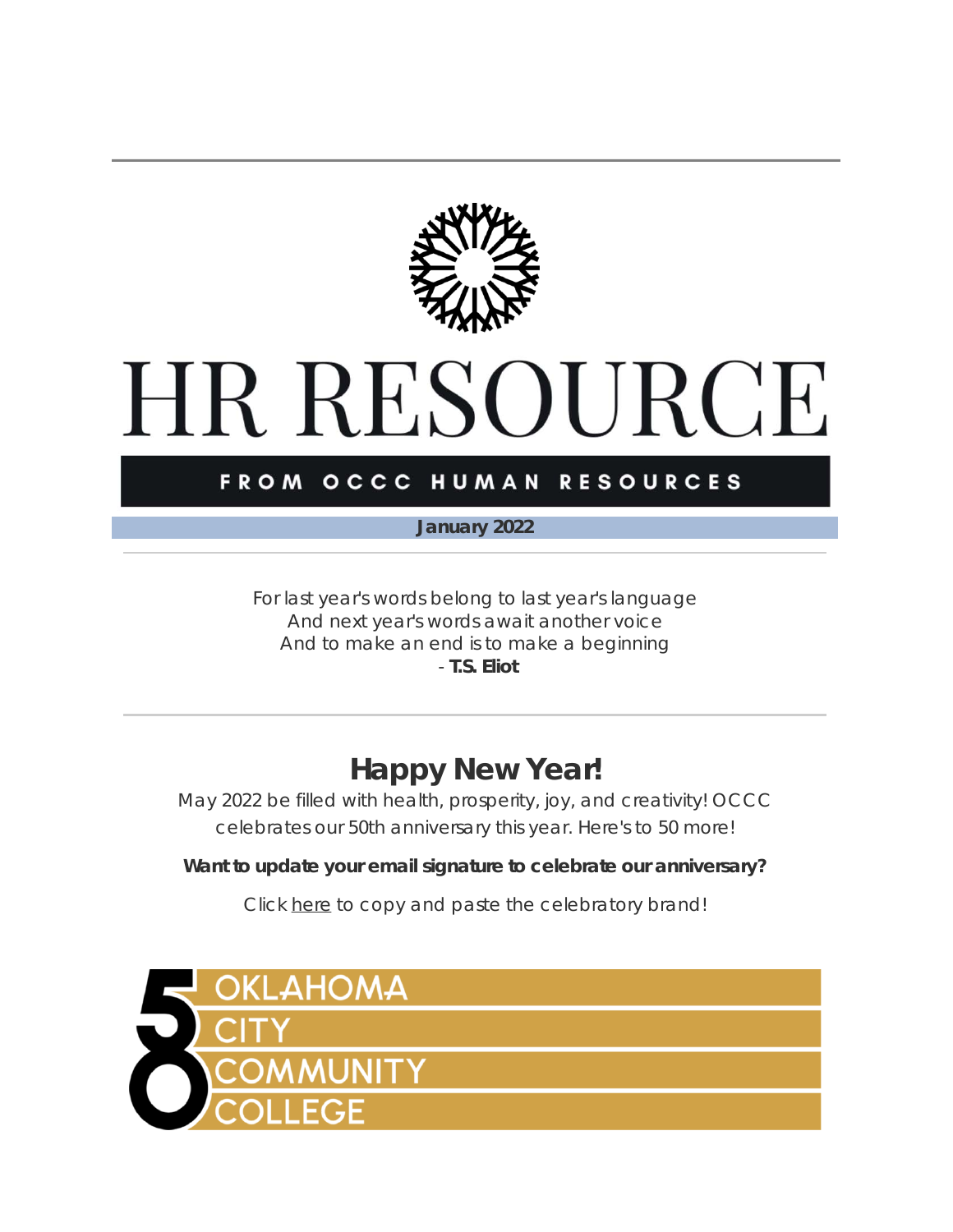

**6 free, confidential face-to-face sessions or unlimited telephonic counseling - for you and your family!** Supportlinc@curalinc.com [www.supportlinc.com](https://t.e2ma.net/click/vdy4qrc/3bm47xl/3jk40qne) 

1-888-881-5462



### **COVID-19 Protocol & Reporting**

**OCCC follows CDC recommendations and guidelines:**

- Individuals with positive COVID-19 results should isolate for 5 days, regardless of vaccination status.
- If you are asymptomatic or your symptoms are resolving (without fever for 24 hours if it was present), follow the isolation by wearing a mask for 5 days when around others to minimize the risk of possibly spreading the infection.
- For anyone exposed to COVID-19, it is best practice to be tested for SARS-COV-2 at day 5 after exposure.

**Exposed unvaccinated individuals or those 6 months out from second mRNA dose and no booster:**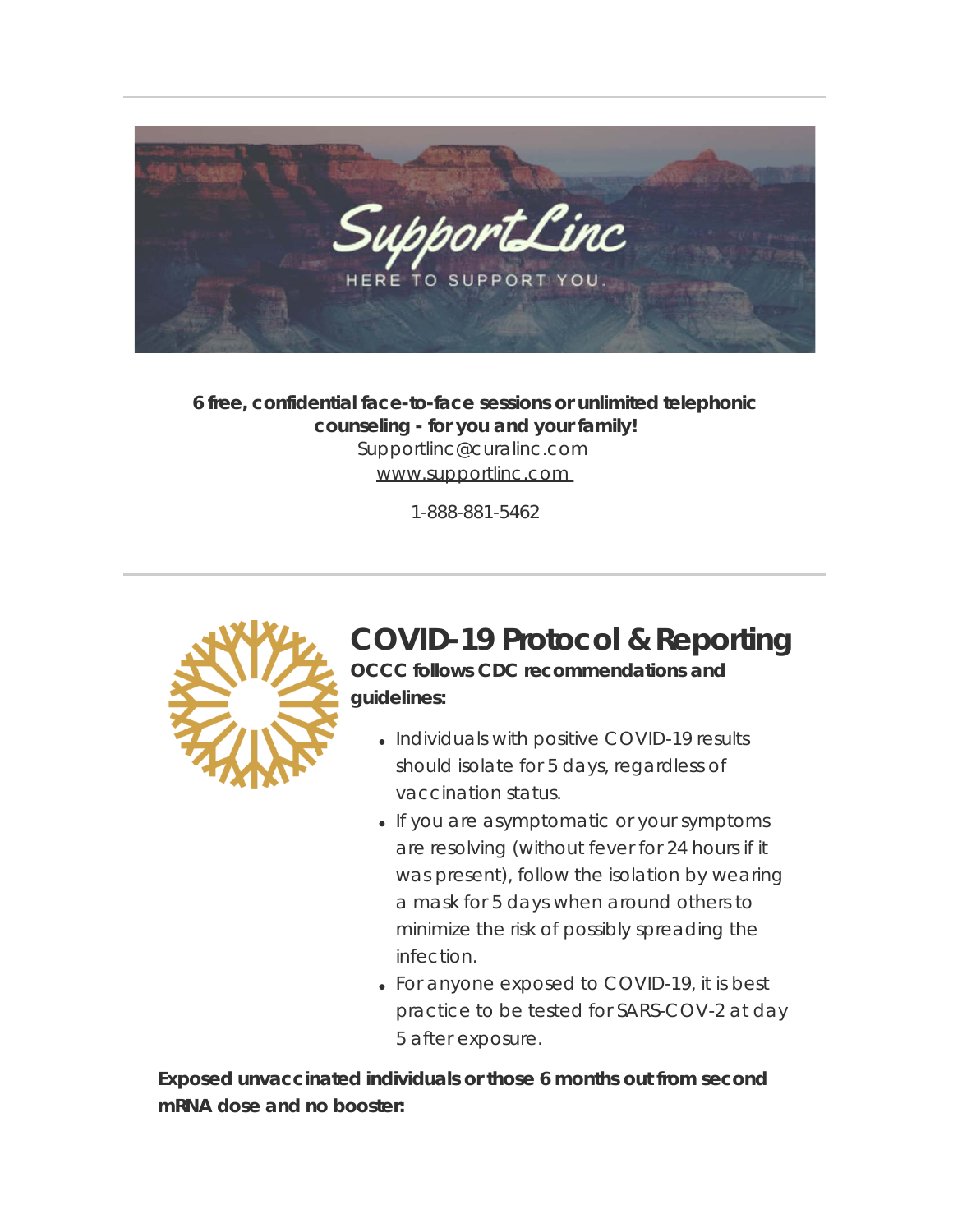- Quarantine for 5 days followed by 5 days of strict mask use.
- If quarantine is not feasible it is imperative to wear a well-fitting mask at all times for 10 days after exposure.

### **Individuals that have received a Booster Shot:**

Do not need to quarantine, however, you must wear a mask for 10 days after exposure.

### **Johnson & Johnson (J&J) vaccinated Individuals who received the shot greater than 2 months ago and have not had a booster:**

- Quarantine for 5 days followed by strict mask use for an additional 5 days.
- If quarantine is not feasible it is imperative to wear a well-fitting mask at all times for 10 days after exposure.

### **OCCC Self-Reporting Information:**

OCCC continues to self-report exposure to and/or infection with COVID-19. Please continue to self-report by following the procedure below:

#### **Students:**

Please go to www.occc.edu and at the top right, click on "COVID19 & Cares Info." This will expand another box and you will click on "Need to self-report a COVID case?" hyperlink.

### **Faculty/Staff/Employees:**

Please log onto the employee portal and under "Campus Links" at the bottom, click on the "COVID-19/Delta Reporting" hyperlink.

### **For more information:**

- CDC Updates and Shortens [Recommended](https://t.e2ma.net/click/vdy4qrc/3bm47xl/jcl40qne) Isolation and [Quarantine](https://t.e2ma.net/click/vdy4qrc/3bm47xl/jcl40qne) Period for General Population
- [Omicron](https://t.e2ma.net/click/vdy4qrc/3bm47xl/z4l40qne) Variant: What You Need to Know
- [SARS-CoV-2](https://t.e2ma.net/click/vdy4qrc/3bm47xl/fxm40qne) B.1.1.529 (Omicron) Variant

OCCC is dedicated to your safety and we will continue to monitor the impact of Omicron and other variants, as well as CDC communication and provide you with updates when there is any significant change.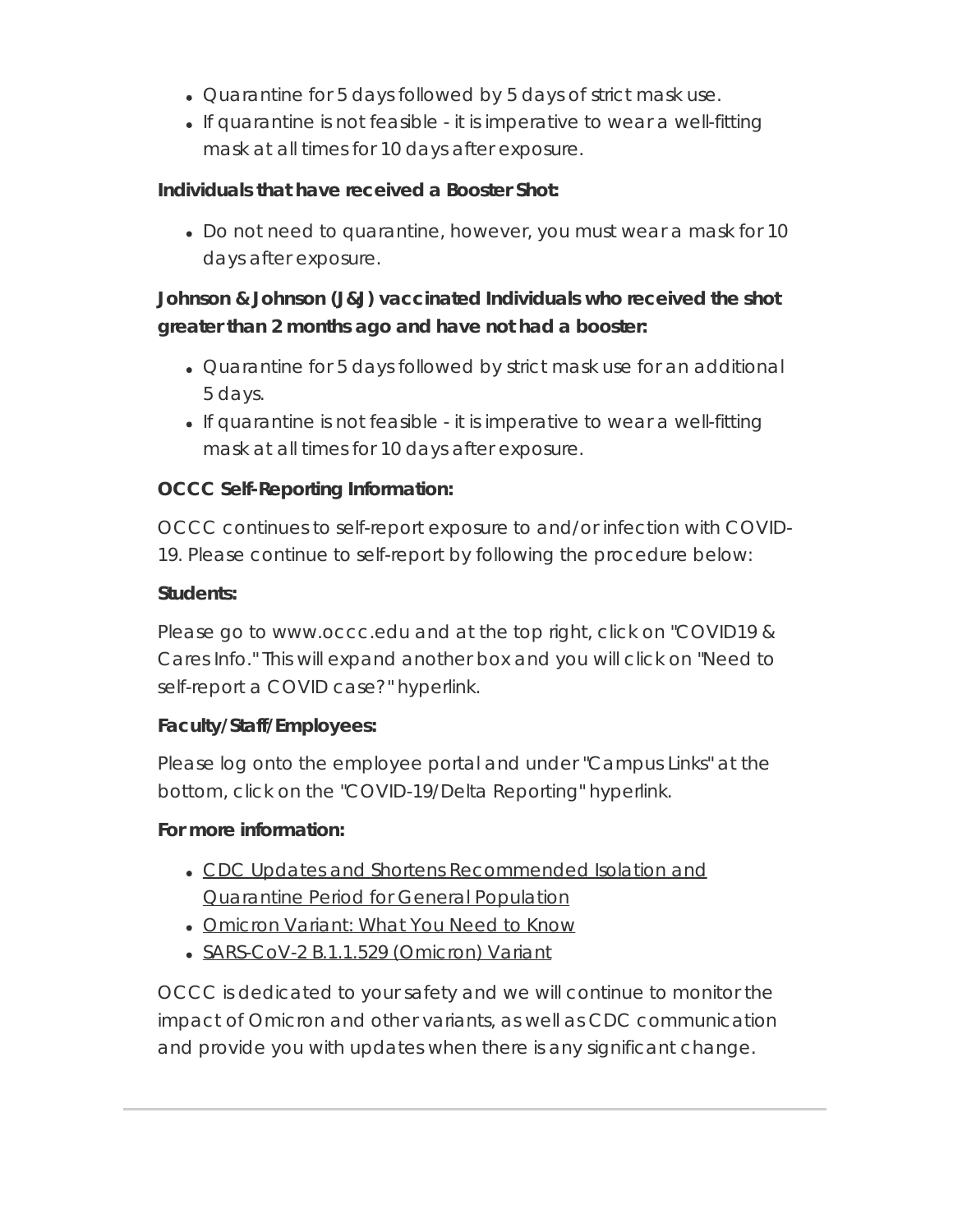### **Welcome to OCCC!**

Welcome, new employees! At OCCC, we care about giving our employees everything they need to perform their best.

If you have questions regarding your benefits or anything else, please contact us at [hrrep@occc.edu](mailto:hrrep@occc.edu). We look forward to working with you and seeing you achieve great things!



**Welcome!** 

### **New Hires**

### **January**

**Justin T. Garrett -** Department Chair of Physical Sciences **Beth Rawlins -** Professor of Developmental Mathematics **Jamie Herron -** Visiting Professor of Nursing **Callie Craig -** Professor of English **Caitlin Ball -** Human Anatomy Laboratory Assistant **Leora Kirby -** Director of Compensation, Benefits, & HRIS **Kelly Sibley -** Admissions Outreach Advisor **Mickey Jack -** Director of Curriculum and Assessment **Jillian Lindblad -** Director of Enterprise Resource Planning **Shannon Cook - Recruitment Assistant Brittany Pizarro -** Accounts Payable Specialist

# **Meet:** Lindsey Baker

Lindsey Baker moved to Oklahoma City from Tennessee in 2021 and joined OCCC as the Director of the CLT. She has a decade of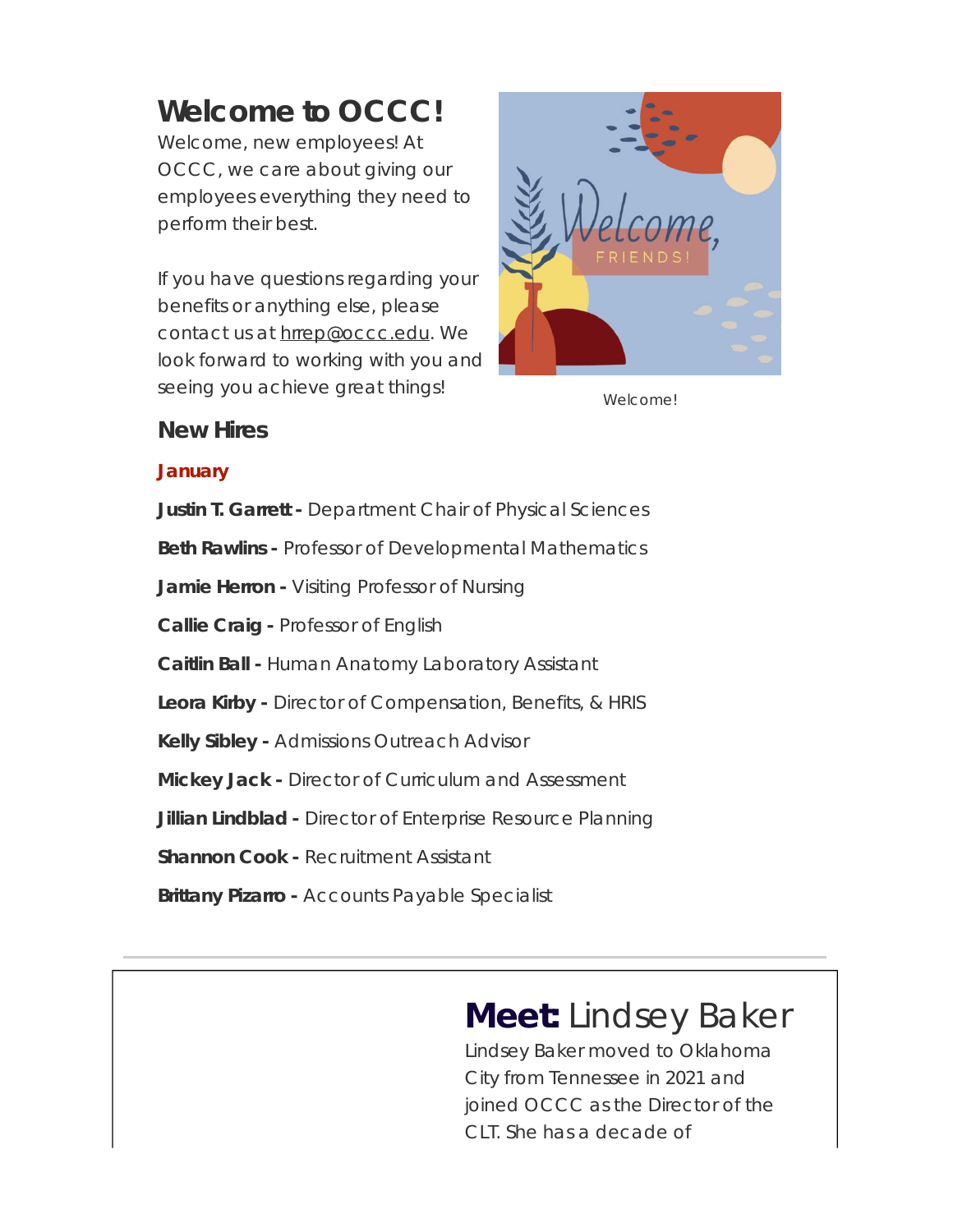

experience teaching a wide-range of ages and subjects and has worked in K-5 public education, in Adult Education, and at multiple technical and community colleges.

Most recently, Lindsey spent the last several years as an English professor and the Assistant Dean of English and Fine Arts at Georgia Northwestern Technical College.

What she loves most about her current position at OCCC is that it allows her to support faculty, which in turn helps students succeed in their educational goals. She is passionate about progress, innovation, and technology and brings with her a positive attitude and belief that all people deserve an equal opportunity to become educated and better their lives.

Lindsey is an avid reader and loves to spend time with her husband and pets.



### **New Employee Orientation**

**New Employee Orientation (NEO)** is held at 8:30 AM on the first day of each pay period in accordance with a new hire's start date. New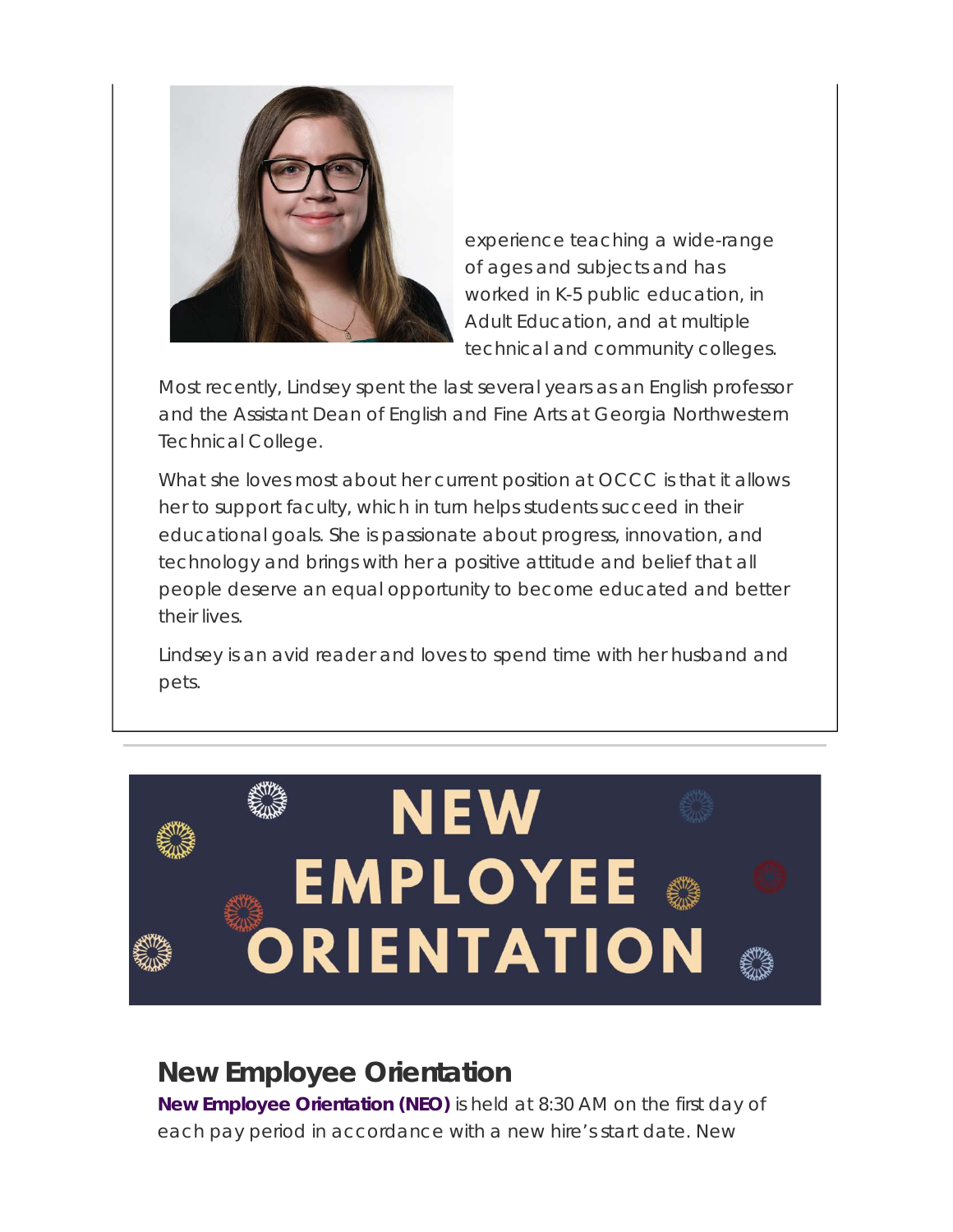employees should plan to spend all day (if a supervisor), or part of their first day with the Human Resources department learning about the college, payroll, benefits, safety, and policies.

The following day, there will be an additional **Total Rewards presentation** from 8:30am - 9:30am. This will help new hires better familiarize themselves with our Total Rewards package and make appropriate selections. If the new hire is also a supervisor, they will attend a **Budgeting and Purchasing training** from 10am -11am on Zoom.

Supervisors are expected to assign a mentor to new employees on their first day to welcome them and provide departmental orientation. Mentors are invited to lunch with their mentees in the Wheelhouse Cafe!

For more information about NEO or the role of a mentor, check out our webpage.

#### **Upcoming NEO Dates:**

#### **January**

Monday 1/24/22: 8:30am - JMC 131

#### **February**

Monday 2/7/22: 8:30am - JMC 131

Monday 2/21/22: 8:30am - JMC 131

#### **Upcoming Total Rewards & Budgeting and Purchasing Training:**

#### **January**

#### Tuesday 1/25/22

- **Total Rewards:** 8:30am 9:30am JMC 131
- **Budgeting & Purchasing:** 10am 11am Zoom

#### **February**

#### Tuesday 2/8/22

- **Total Rewards:** 8:30am 9:30am JMC 131
- **Budgeting & Purchasing:** 10am 11am Zoom

#### Tuesday 2/22/22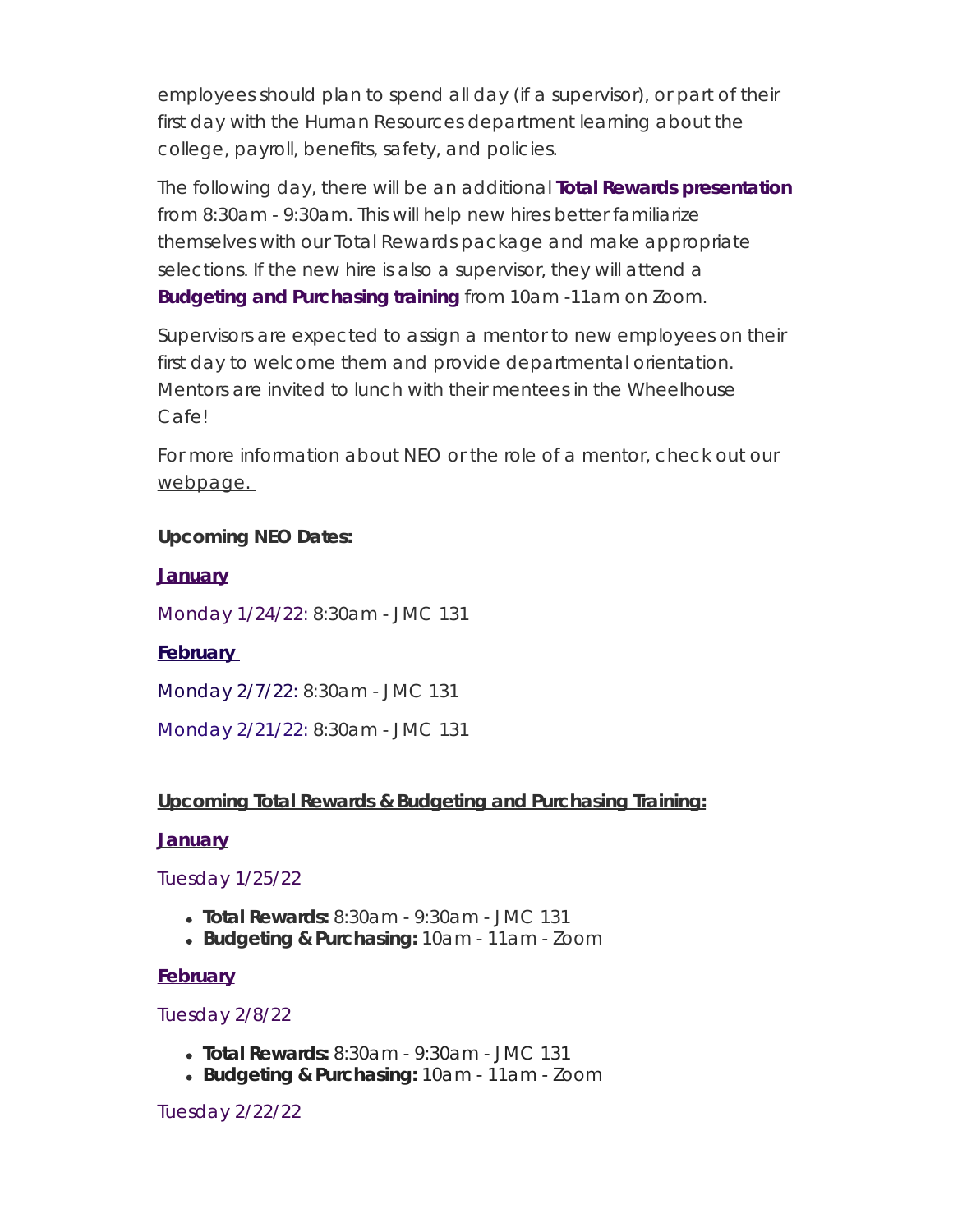- **Total Rewards:** 8:30am 9:30am JMC 131
- **Budgeting & Purchasing:** 10am -11am Zoom



### **Mentor Lunch**

As a part of NEO, new hires and mentors from their department break bread in the Wheelhouse Cafe with HR!

We discuss things like: what we like about OCCC, our why, and more!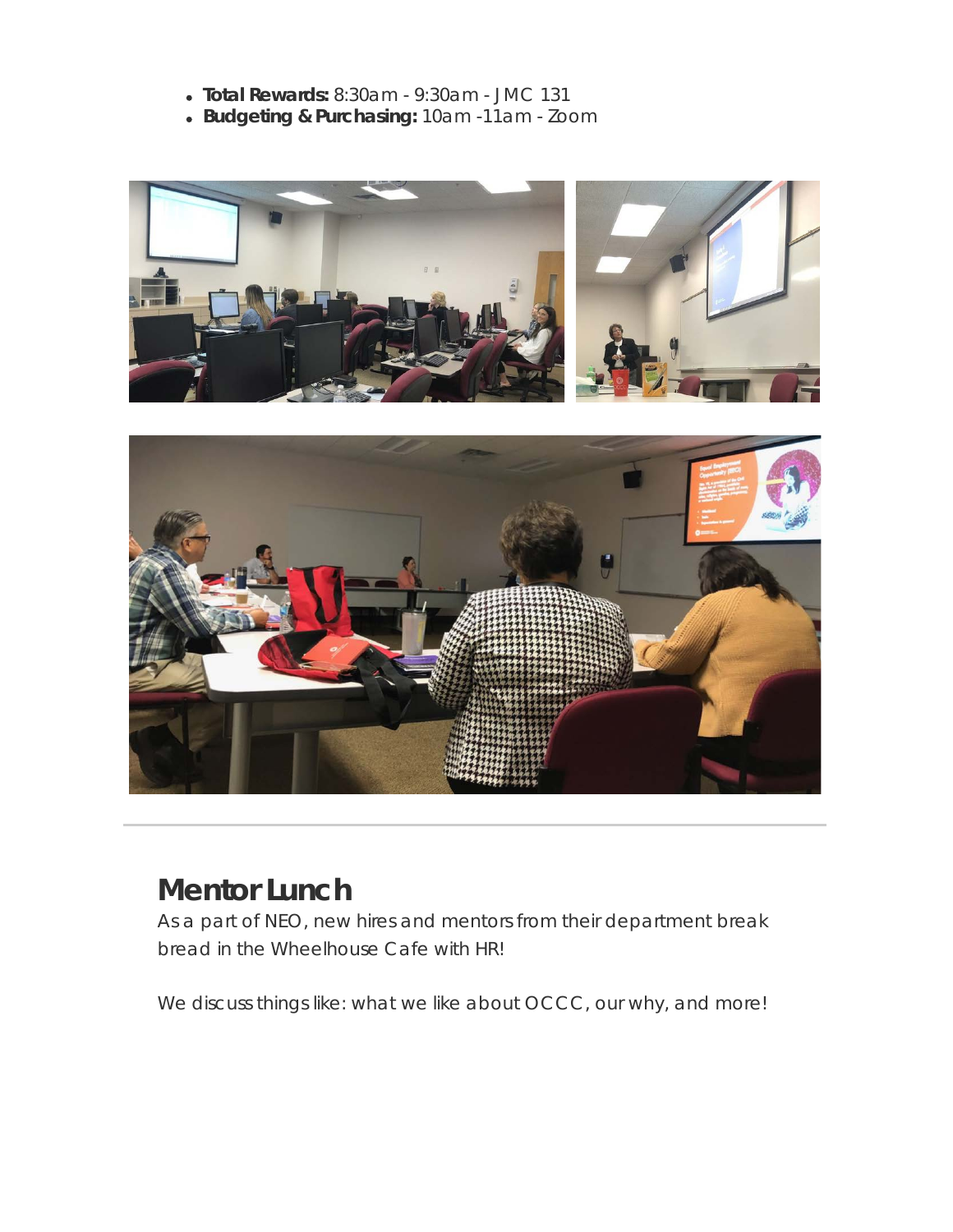

### **Not Quite New Employee Orientation**

On Wednesday, February 9th, 2022, HR is hosting a "Not Quite New" employee orientation, for folks who've onboarded in the past 3 years and may not have had an opportunity to participate in a new employee orientation, but do not need the same information that a firstday new hire would need. We'll explore how to get connected on campus with presentations from: budgeting and purchasing, the library, student services, cultural programs, and more.

For questions, please contact HRtraining@occc.edu.

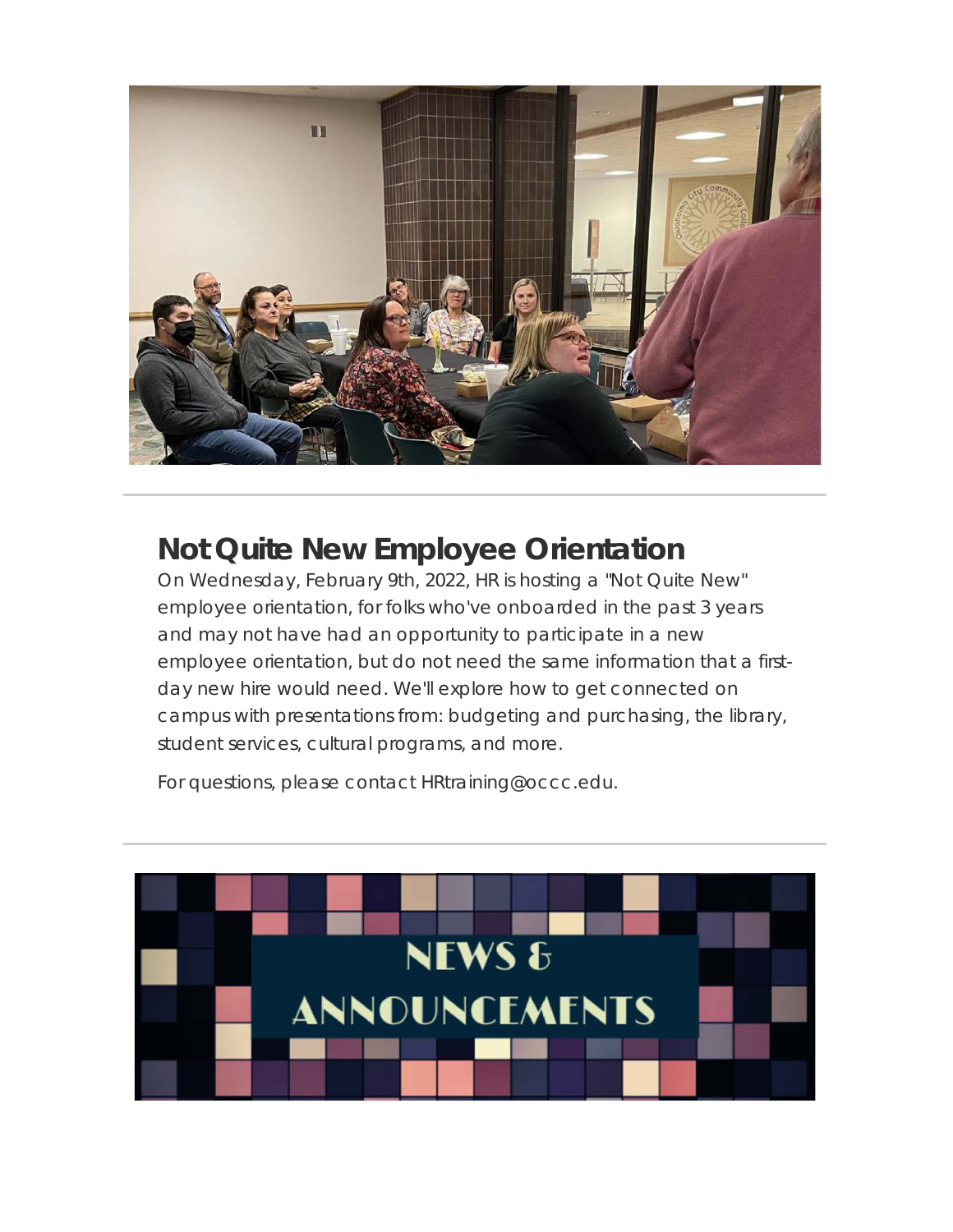# **Celebrating MLK**

"I have a dream that my four little children will one day live in a nation where they will not be judged by the color of their skin, but by the content of their character." - Martin Luther King Jr.

Celebrate that dream and civil rights hero MLK in a way that rings true for you!



#### **Looking for ideas?**

For 40 years, Oklahoma City has hosted an MLK Parade.

- **When:** Monday, January 17th, 2022
- **Location:** Downtown OKC, 600 N Walker Avenue
- Oklahoma City, OK 73102
- **Time:** Begins at 2pm
- **Visit this website for more information:** https://www.visitokc.com/event/2022-mlkparade/20237/

The campus will be closed on **Monday, January 17th, 2022** in observance of Martin Luther King Jr. Day.

Check out our website for a complete calendar that includes this information: https://www.occc.edu/calendar/.

### **January is Stalking Awareness Month**

It is crucial to bring awareness to the violent nature of stalking and how to identify potential warning signs.

**What does stalking look like?**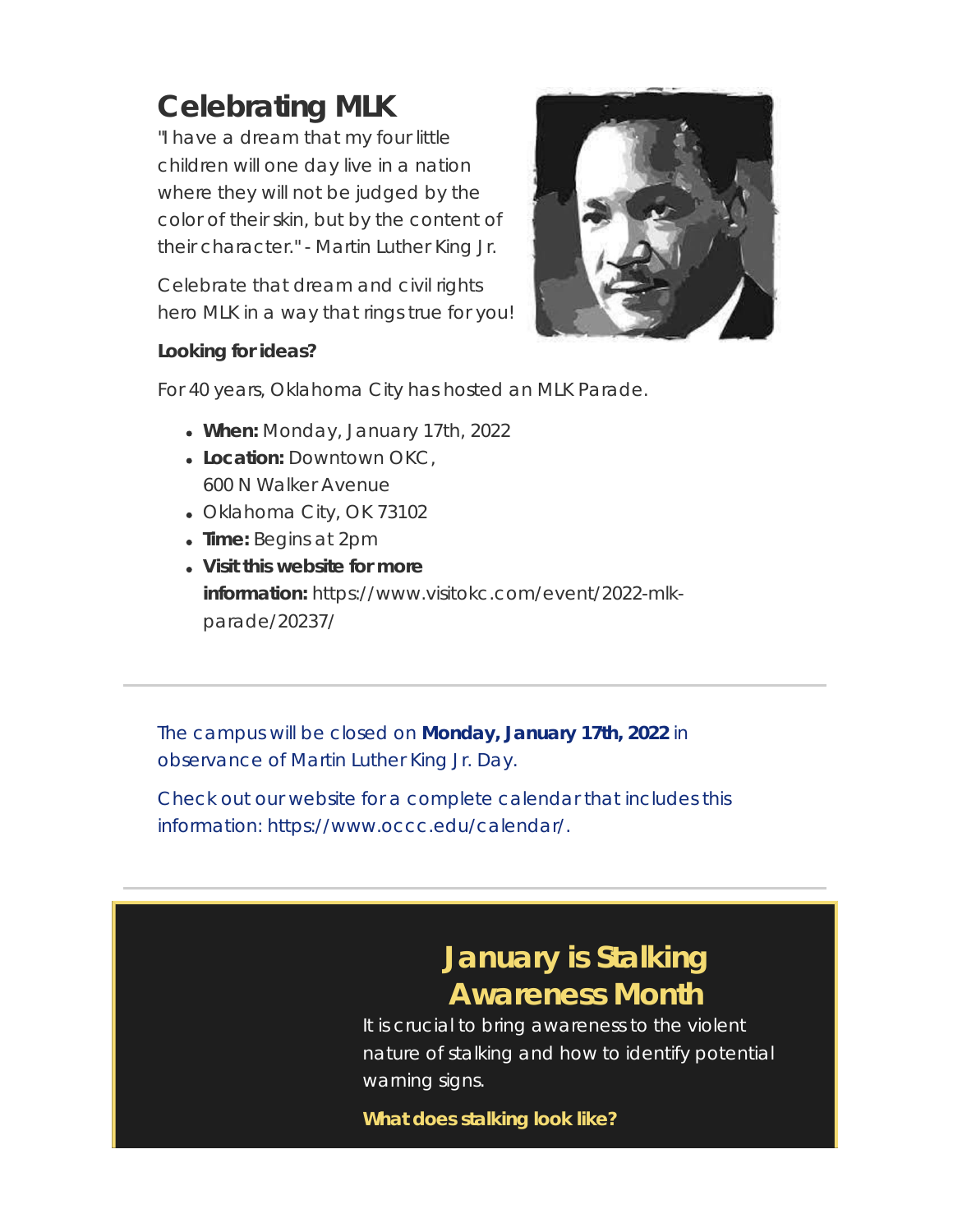

- Making repeated unsolicited phone calls
- Sending unwanted letters or other items
- Following victims or showing up at their workplaces or homes

Due to the impacts of COVID-19 restrictions, cyberstalking has become another threatening behavior. This creates new vulnerabilities for victims of stalking through online methods and social media.

### **What does cyberstalking look like?**

- Unwarranted emails
- Instant and direct messaging
- Liking and commenting on social media posts

The fear, stress, and anxiety that is endured can be debilitating to a person. To learn more, please visit CDC - [Stalking:](https://t.e2ma.net/click/vdy4qrc/3bm47xl/bio40qne) Know it. Name it. [Stop](https://t.e2ma.net/click/vdy4qrc/3bm47xl/bio40qne) it.

#### **Contact your local service provider or a national hotline:**

**Victim Connect:** 1-855-4VICTIM (1-855-484-2846)

**National Domestic Violence Hotline:** 1-800-799-7233 or TTY 1-800-787- 3224 (en español).

**The National Sexual Assault Hotline:** 1-800-656-HOPE (4673)

### **Pregnancy and Parenting Policy**

OCCC has a new policy concerning pregnancy and parenting related to Title IX, [Policy](https://t.e2ma.net/click/vdy4qrc/3bm47xl/rap40qne) No. 1013. This policy applies to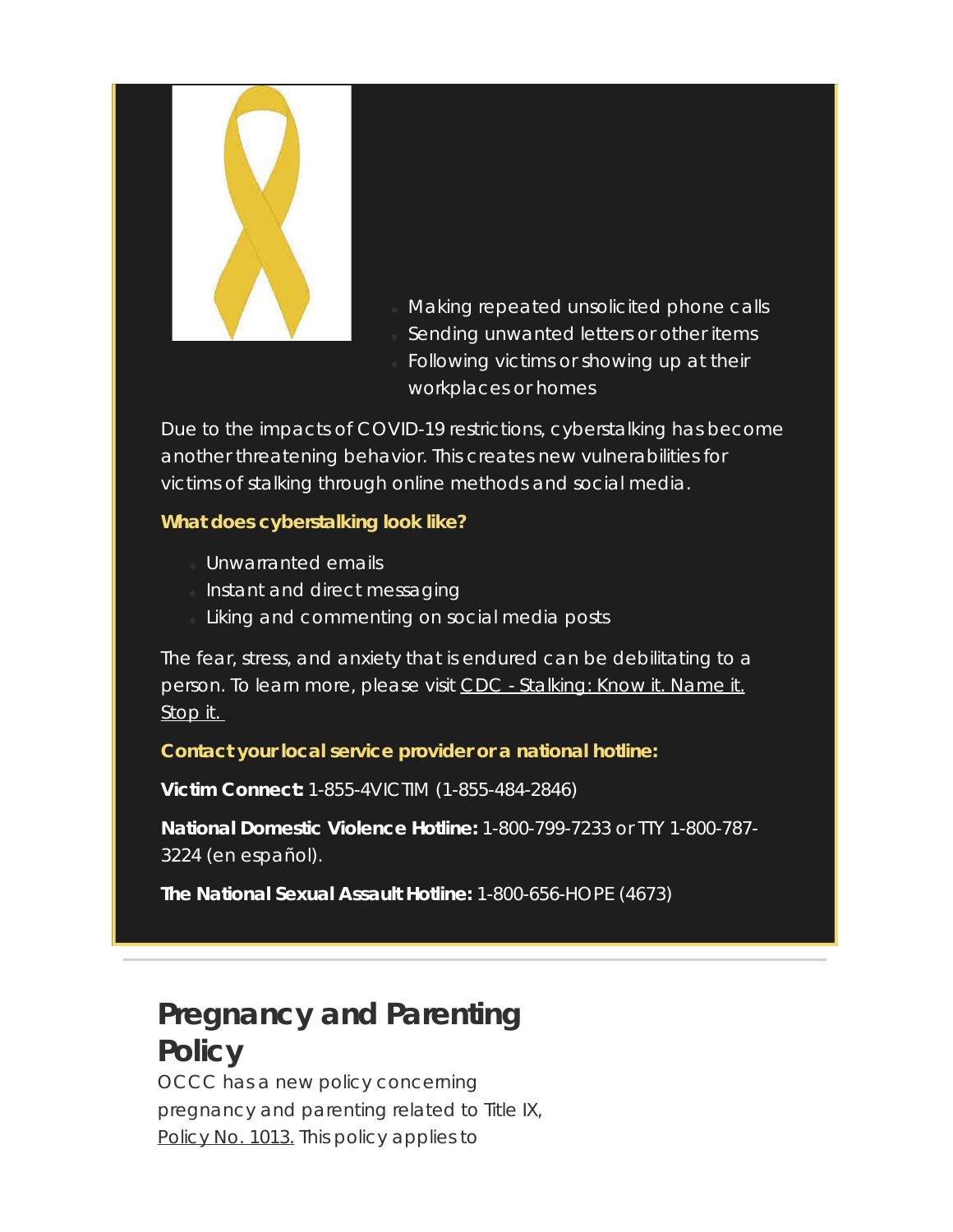

If you have any questions regarding this policy or any others, please don't hesitate to reach out to:



- **Regina Switzer**, VP for HR, 405-682-7890, rswitzer@occc.edu
- **Faustina Layne**, Director of Equity and Employee Relations, 405- 682-7823, faustina.layne@occc.edu
- **Kimberly Rundell**, Equity and Compliance Coordinator, 405-682- 7850, kimberly.m.rundell@occc.edu



### **Congratulations to these OCCC Retirees!**

**Thank you for your service to our college community! Enjoy this next adventure! You'll be missed!**

Sheri Kingsbury

Abra Figueroa

Tammy Diaz

Connie Drummond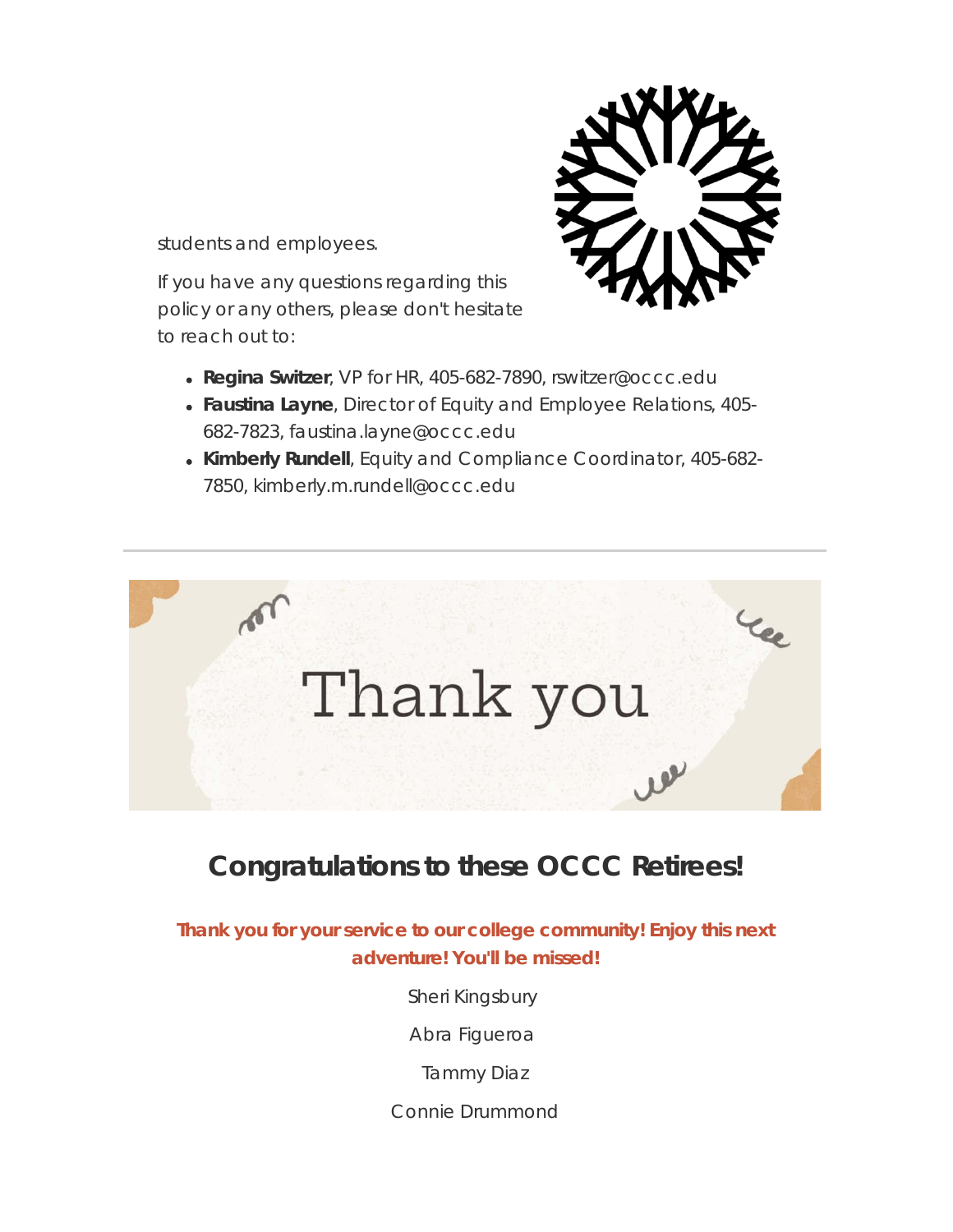### **Years of Service**

OCCC would like to congratulate and thank the following employees who have reached these milestones with the college in January:

#### **1 Year**

- Jennifer Berg-Williams
- Riley Stevens
- Keturah Lee

#### **5 Years**

- Lisa Roberts
- Roshell Roberts
- Benjamin Thomas
- Dr. Jon McHenry
- Joshua Keith

#### **10 Years**

- Sherri Arthur
- Kevin Brannan

#### **25 Years**

- Michael Franco
- Kim Velleca

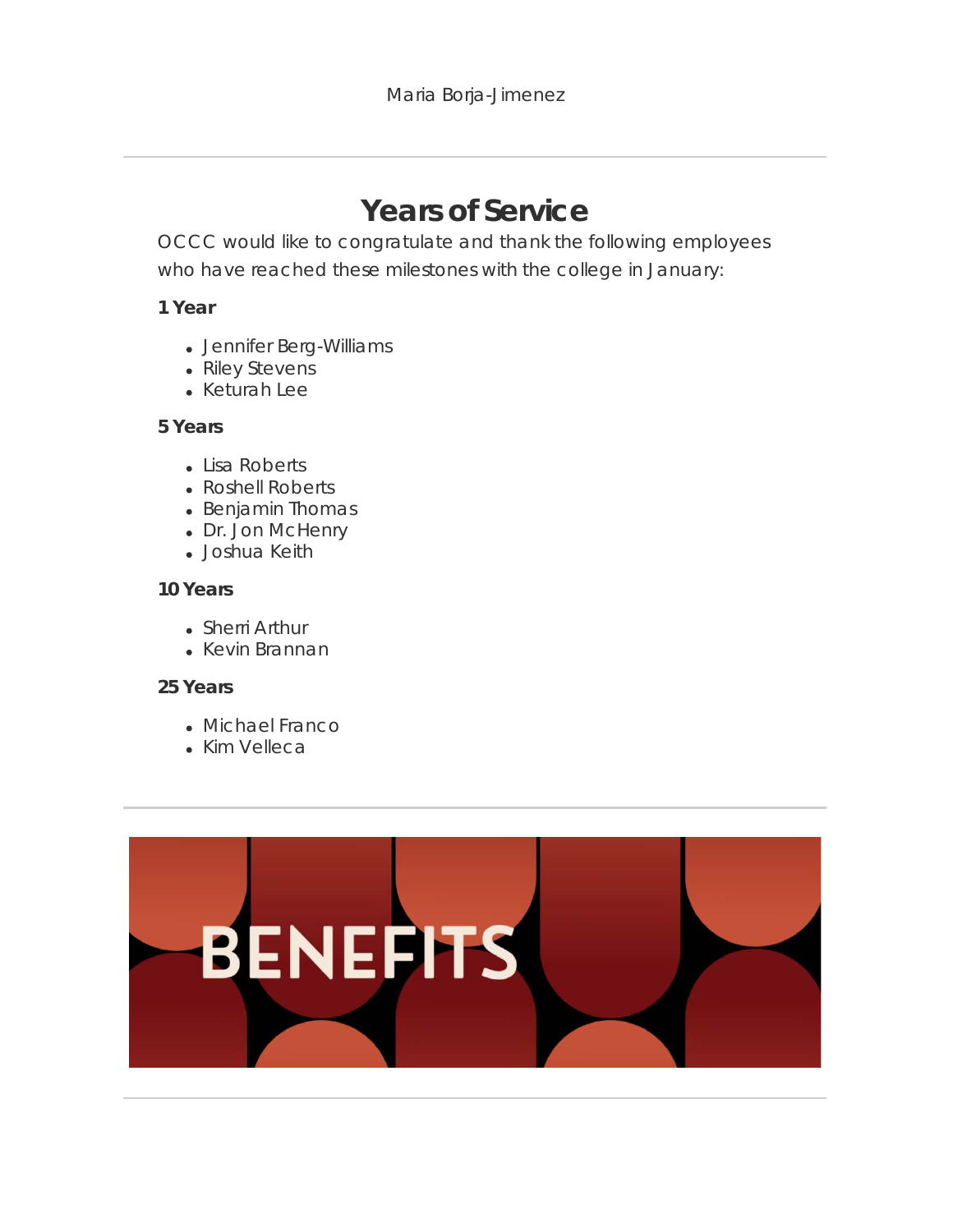### **403B with AIG**

#### **Meet with Paul**

As an OCCC employee, if you contribute a minimum of 1.5% (pre-tax) to the 403B with AIG, OCCC matches 3%.

**Paul Mariconda,** Senior Financial Advisor with AIG, is available to meet with you **[in-person](https://t.e2ma.net/click/vdy4qrc/3bm47xl/72p40qne)** on campus or **[virtually](https://t.e2ma.net/click/vdy4qrc/3bm47xl/nvq40qne)** to discuss retirement planning and all things financial!



Here's a [flyer](https://t.e2ma.net/click/vdy4qrc/3bm47xl/3nr40qne) with quick links to information about the OCCC 403B plan as a reminder to start saving for your future today!



**COMMUNITY COLLEGE** HUMAN RESOURCES

### **Accessing Tuition Benefits**

OCCC employees receive two excellent benefits to promote lifelong learning:

- Tuition waivers at OCCC, and
- Tuition reimbursement at other institutions.

For full details, please see Policy No. 2300 [Employee](https://t.e2ma.net/click/vdy4qrc/3bm47xl/jgs40qne) Benefits, pages 3 -5.

### **Tuition Benefit Highlights:**

### **Tuition Waivers at OCCC**

- For regular part-time and full-time employees, their spouses, and dependent children
- Regular full-time employees, spouses, and dependents can waive tuition up to 30 credit hours per fiscal year (July 1 - June 30)
- Regular part-time employees, spouses, and dependents can waive tuition up to 15 credit hours per fiscal year (July 1 - June 30)

### **Tuition Reimbursement at other institutions**

- For regular full-time employees
- For nonequivalent courses for credit at a public or private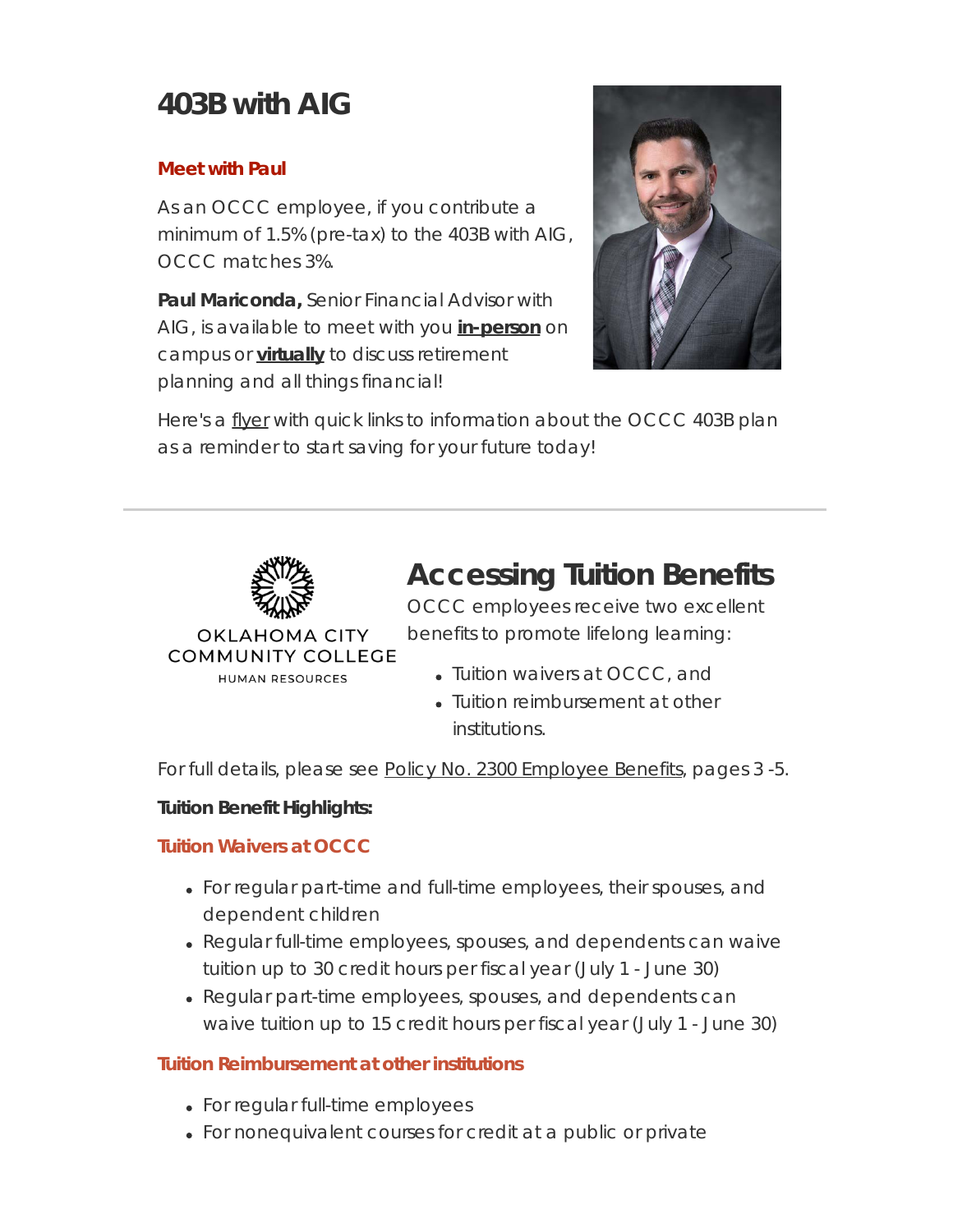institution of higher education

Tuition up to 12 undergraduate or graduate credit hours per calendar year (January 1 - December 31)

### **Want to request a tuition waiver or reimbursement?**

- Tuition Waiver [Request](https://t.e2ma.net/click/vdy4qrc/3bm47xl/z8s40qne) Form PDF
- Tuition [Reimbursement](https://t.e2ma.net/click/vdy4qrc/3bm47xl/f1t40qne) Education and Degree Authorization Form PDF
- Forms can also be found via the Employee Portal **>** Forms **>** Human Resources **>** Benefits



### **Training & Professional Development**

**Budgeting & Purchasing:** Bi-weekly budgeting and purchasing training for new supervisors & those who need a re-fresher. Want to join? E-mail HRtraining@occc.edu.

**Resilient Leadership:** This series for Managers and Supervisors launched in October! If you are a Manager or Supervisor, you've been added to a cohort in Microsoft Teams. You'll spend time each month with your cohort sharpening your leadership skills and building a community of practice across campus. Thanks to all who've attended our last three sessions!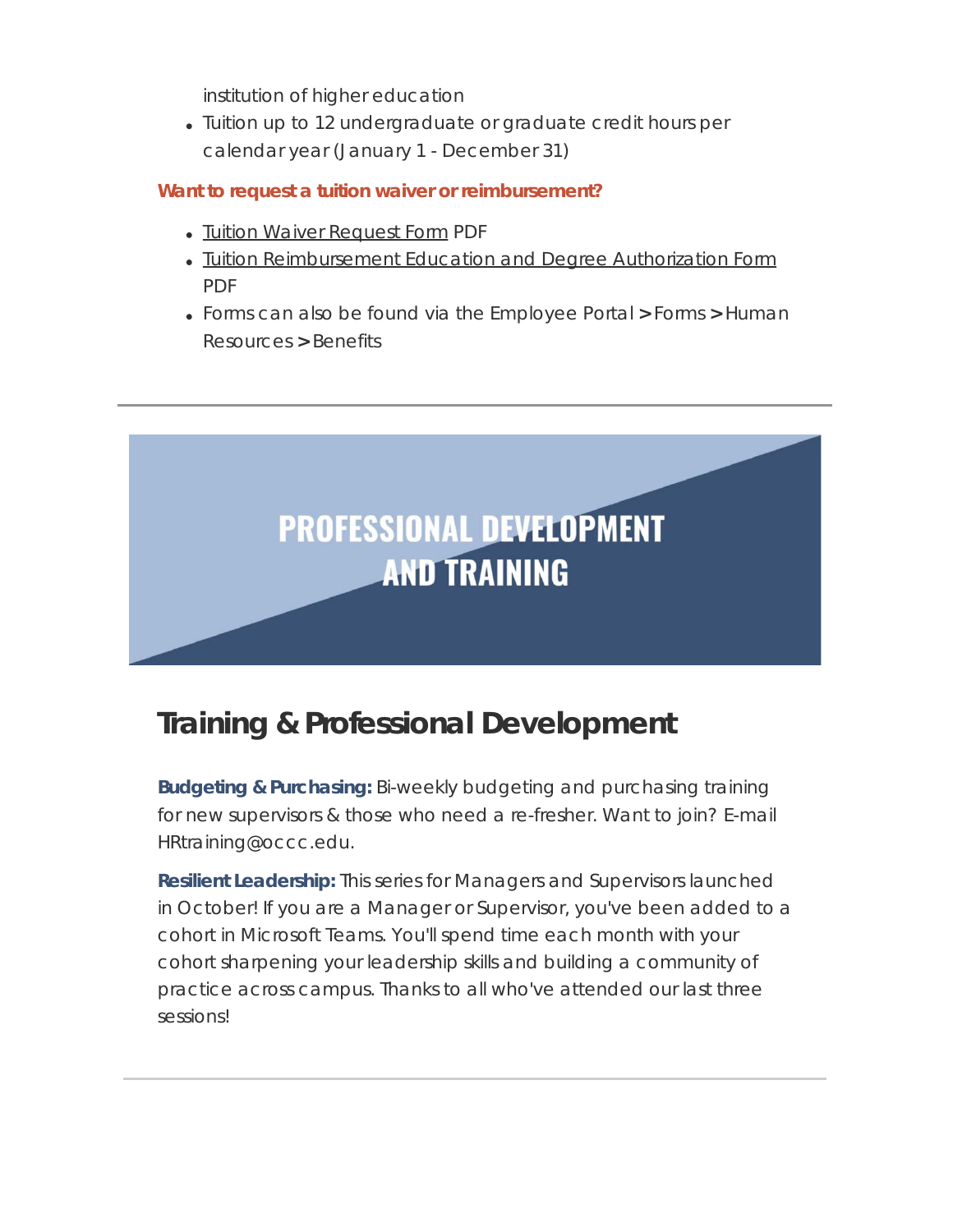

A series dedicated to providing space for employees to discuss important topics, learn strategies to cope with changes, and develop skills in key areas.

#### **Sessions through June have been added!**

**Next up:** Organizational Tips & Tools (sign-up via Eventbrite below)

**Check out the** Professional [Development](https://t.e2ma.net/click/vdy4qrc/3bm47xl/vtu40qne) **page to stay up to date on training opportunities like Let's Talk and share your ideas about training you'd like to see at OCCC!**

### **[Let's Talk About: Organizational Tips and Tools](https://t.e2ma.net/click/vdy4qrc/3bm47xl/bmv40qne)**

**February 14th 11:00 AM**

## **[ZOOM - Let's Talk About: Organizational Tips and](https://t.e2ma.net/click/vdy4qrc/3bm47xl/76w40qne) [Tools](https://t.e2ma.net/click/vdy4qrc/3bm47xl/76w40qne)**

**February 15th 11:00 AM**

[sign up](https://t.e2ma.net/click/vdy4qrc/3bm47xl/nzx40qne)

[sign up](https://t.e2ma.net/click/vdy4qrc/3bm47xl/rew40qne)

### **Performance Appraisals**

A huge thanks to everyone during this implementation year of our new performance appraisal systems!

#### **Some reminders are below:**

- Initial plans should be submitted for all employees within 45 days of hire.
- **Full-time Staff:** mid-year reviews for

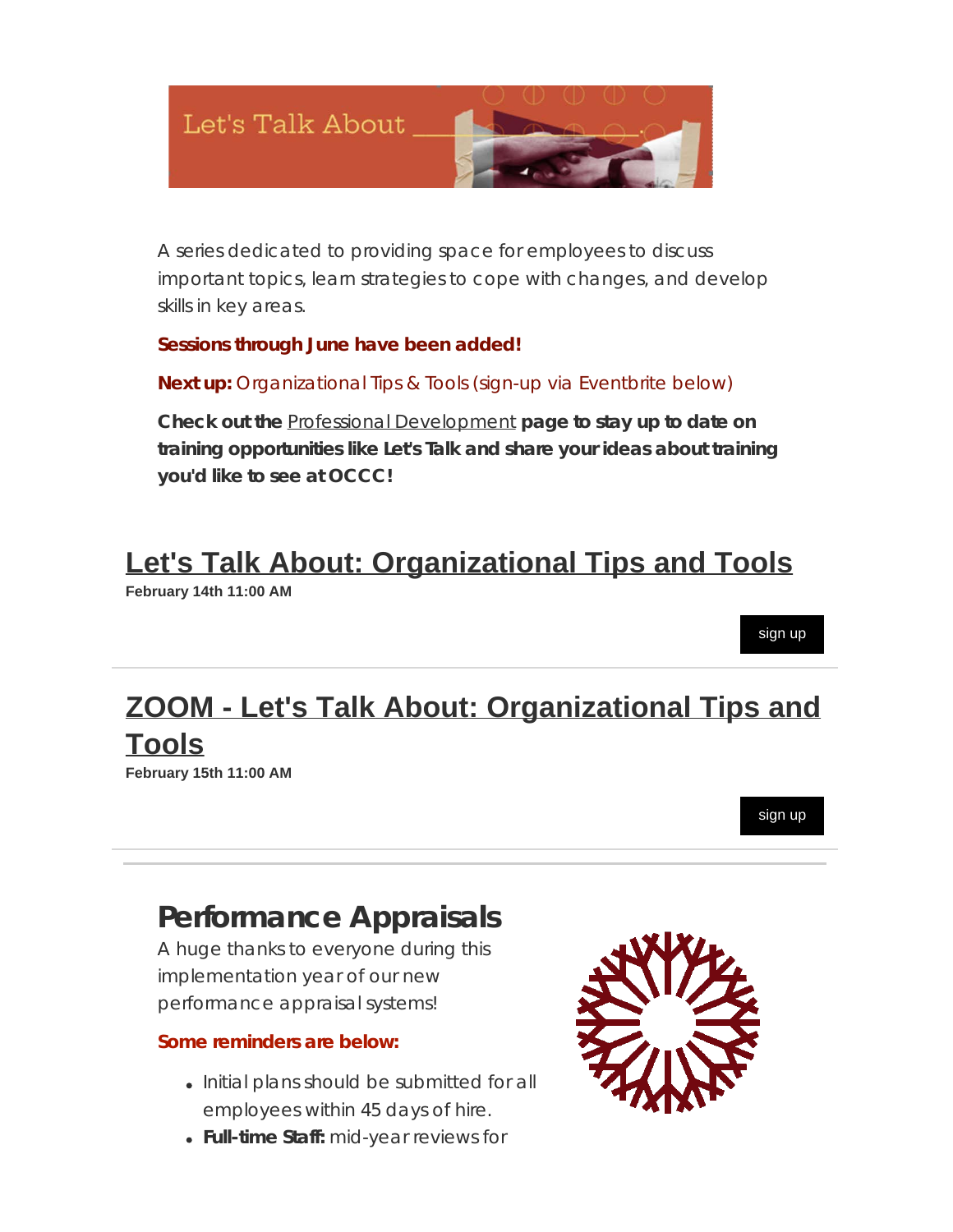staff were due December 15th, 2021. Next up will be a selfreflection completed by each employee (Due May 1st). Guided reflection training sessions (hosted on Zoom) will be scheduled closer to this phase in the process.

**Full-time Faculty, Chairs, or Program Directors:** Classroom observations are underway. Next up is the mid-year review. Training to prepare for the mid-year review will be held on Zoom. Sign-up via Eventbrite below.

#### **Check out these webpages for additional information:**

- Staff [Performance](https://t.e2ma.net/click/vdy4qrc/3bm47xl/3ry40qne) Appraisals
- Faculty [Performance](https://t.e2ma.net/click/vdy4qrc/3bm47xl/jkz40qne) Appraisals

### **[Mid-Year Review - Faculty Prep](https://t.e2ma.net/click/vdy4qrc/3bm47xl/zc040qne)**

**January 18th 10:00 AM**



### **Contact**

If you have any questions about training or completing online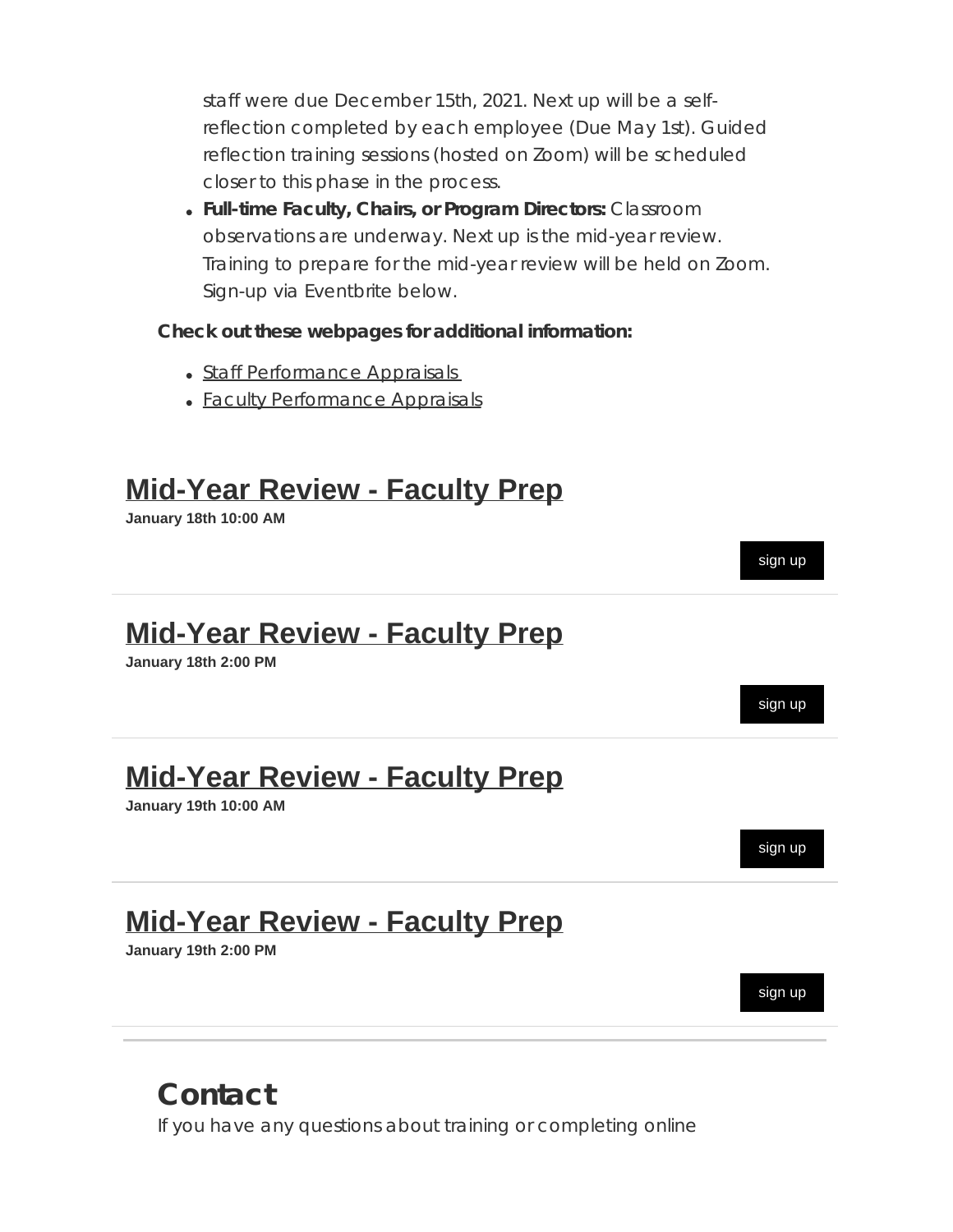performance appraisal forms, please contact HRtraining@occc.edu.

For questions involving personnel matters, please contact Faustina Layne, the Director of Equity and Employee Relations, at faustina.layne@occc.edu or ext. 7823.



### **Inclusive Language**

The American Psychological Association has developed an official "Inclusive Language" guide. This is a great resource for folks looking to embrace inclusive language and identify ways to communicate in more effective ways that celebrate our diversity.

Access a PDF version of the guide by clicking here: inclusive [language](https://t.e2ma.net/click/vdy4qrc/3bm47xl/jo640qne) [guidelines.](https://t.e2ma.net/click/vdy4qrc/3bm47xl/jo640qne)



**Now Hiring!**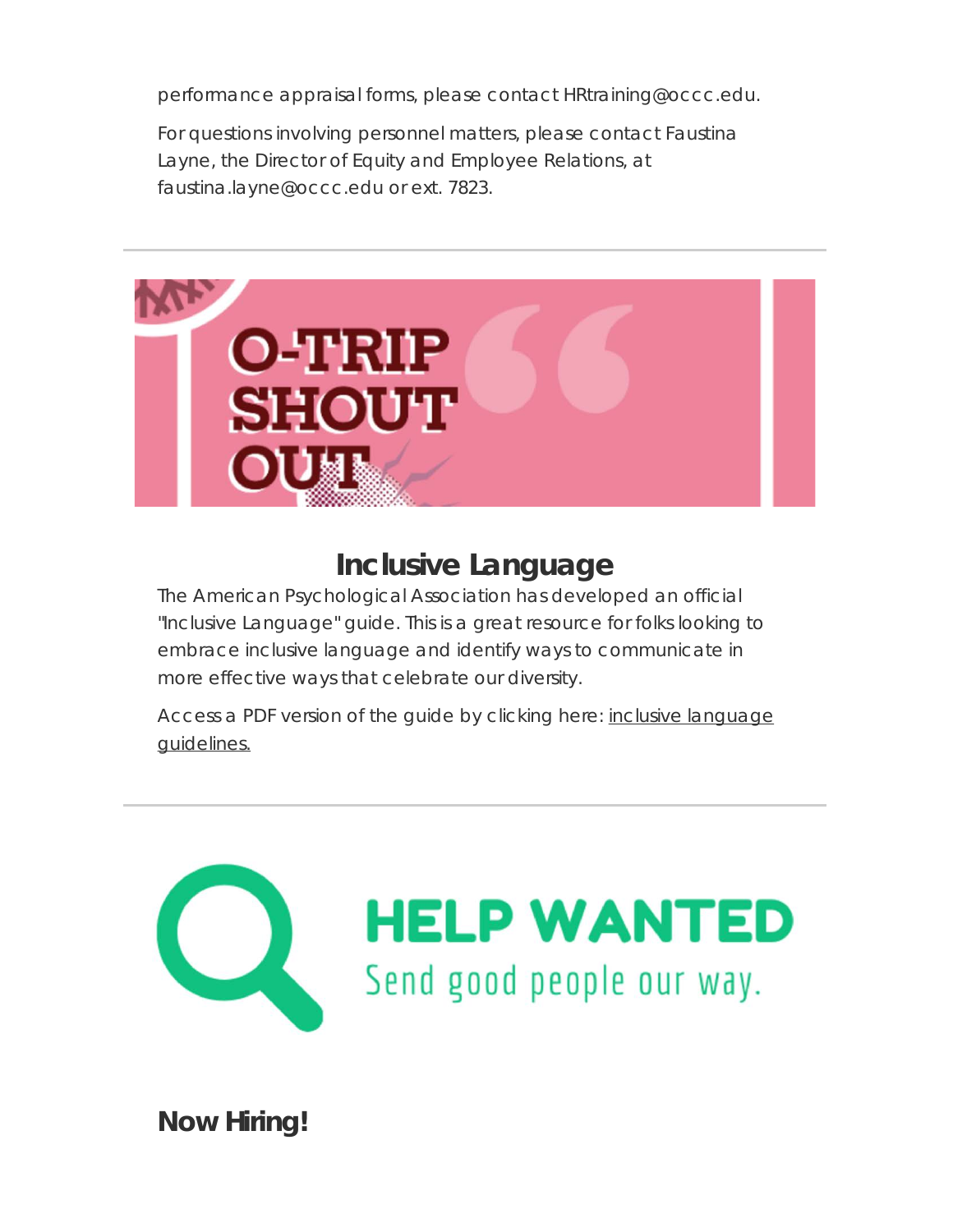Do you know someone who would be a great addition to the OCCC team?

Ready for a change yourself?

#### [Check the Job Board](https://t.e2ma.net/click/vdy4qrc/3bm47xl/zg740qne)

We're here for you. Meow more than ever.



### **OCCC Human Resources: We Work for You**

Our team is dedicated to assisting academic and administrative departments in managing the College's most valued asset: its employees. We are available to assist you during normal business hours via email or phone, or just stop by the John Massey Center and say hello. If you have any questions or concerns, feel free to contact Human Resources at (405) 682-7542 or [hrrep@occc.edu](mailto:hrrep@occc.edu).

[Meet](https://t.e2ma.net/click/vdy4qrc/3bm47xl/f9740qne) Our Staff

### **Thank you!**

Thank you for reading - especially if you've made it this far!

If you have suggestions, ideas, or content you'd like to include in the HR Newsletter, **please email HRtraining@occc.edu.** We generally